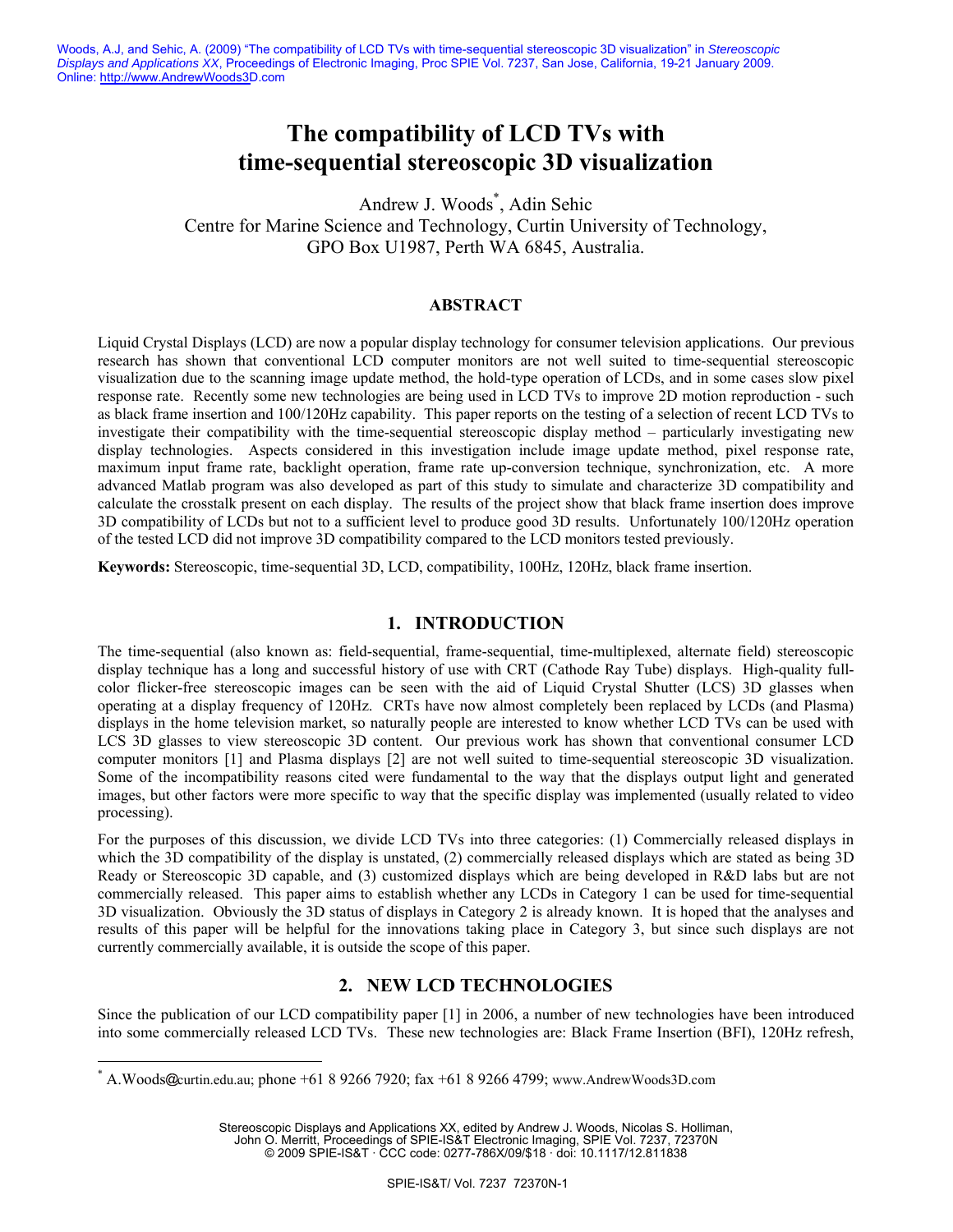and modulated backlight. These technologies have been introduced to improve the reproduction of moving images in 2D viewing (nothing to do with 3D viewing). Conventional LCDs suffer from a problem called image smear (often known as motion blur) which is caused by LCDs being a hold-type display [3]. These new technologies reduce the presence of image smear, but this paper considers how these technologies affect time-sequential 3D compatibility.

### **2.1 Black Frame Insertion (BFI)**

Black Frame Insertion can be considered two ways, either (a) the display time of each individual frame is reduced and replaced with black, in effect reducing the duty cycle of each frame, or (b) the display adds a black frame between each original video input frame. Image smear will be reduced because the hold-time is reduced, however one problem with this technique is that if the backlight brightness isn't increased, the brightness of the display will be reduced in proportion to the amount of BFI introduced. It could be argued that the insertion of the intermediate black frames increases the display frequency up to 120Hz, but these extra frames are just black, not new image frames, so it is still 60 frames per second, but with a reduced on time per frame. BFI is sometimes compared to the modulated backlight technology, and although the effect on image smear is similar, BFI is different because it is implemented at the LCD panel, not the backlight.

# **2.2 120Hz Refresh**

This technology works by interpolating extra frames between the original 60Hz frames provided at the video signal input. The 60 original frames per second plus the new interpolated frames interspersed between the original frames results in 120 frames per second (120Hz). At the new 120Hz image rate, the time on screen per frame is halved, and hence the integration time is halved which in turn reduces image smear for moving objects. With 60Hz input sources the display rate is doubled to 120Hz, and for 50Hz input sources the display rate is doubled to 100Hz.

### **2.3 Modulated Backlight**

Also known as strobing backlight or scanning backlight, in this case image smear is reduced because the on-time of each frame is reduced by switching the backlight on and off (reducing the duty cycle). With a strobing backlight the entire backlight is turned on and off all at once. With a scanning backlight the on and off cycle is scanned down the display in segments, usually following the scan-like image update of the LCD.

# **3. IMPORTANT LCD AND LCS PROPERTIES**

Our work in 2006 [1] identified several important properties of LCD monitors and LCS 3D glasses which determine the compatibility of a particular display with the time-sequential stereoscopic 3D display method.

#### **3.1 LCD and LCS Native Polarization**

The LCD and the LCS both have a native (linear) polarization angle – if these are orthogonal, the display will appear black when viewed through the LCS glasses. This is easily overcome by the use of a quarter or half-wave retarder, or designing the LCS with a different polarization orientation.

# **3.2 Refresh Rate**

The maximum refresh rate of a monitor determines the maximum speed at which it can display a sequence of images. A refresh rate of 100-120Hz is usually considered necessary for flicker-free viewing with the time-sequential 3D method. The maximum refresh rate which can be used successfully for time-sequential 3D is determined by two factors: (a) the maximum rate at which the input electronic will accept a video signal, and (b) the maximum rate at which the internal display electronics will drive the LCD panel. Generally, the lower of these two maximums will be the important number for 3D purposes.

#### **3.3 LCD Pixel Response Time**

It takes a finite period of time for an individual pixel to be switched from one state to another. For time-sequential 3D viewing, the LCS should not be opened until the switching of the pixel (from one state to another) has stabilized sufficiently. If the pixel response time is too slow, the image would never stabilize before the next image was displayed, and hence could not be used for time-sequential 3D viewing.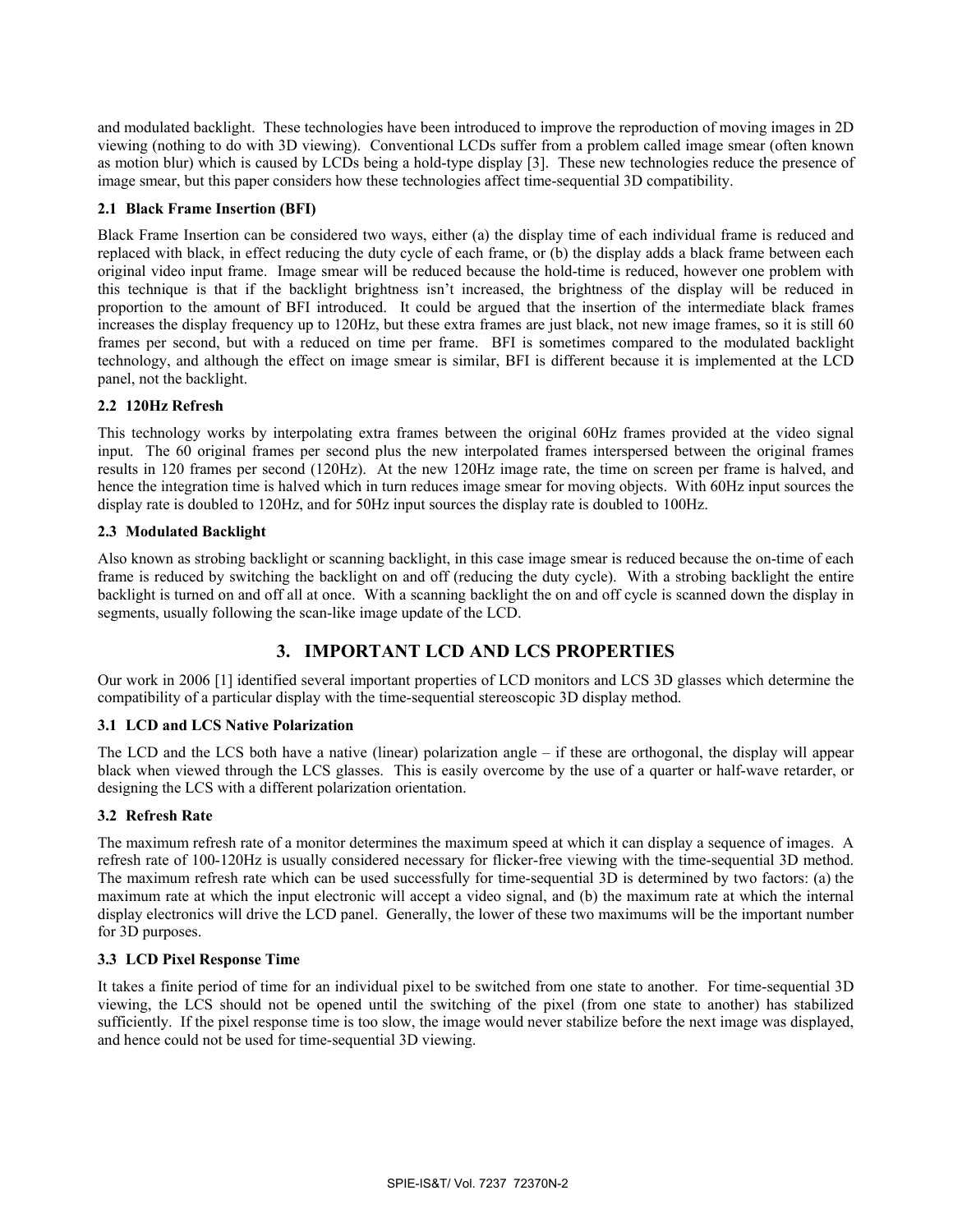### **3.4 Image Update Method**

A new image is written to an LCD one line at a time from the top of the screen to the bottom. This transition from one image to the next is similar to the way that an image is scanned on a CRT, except that an LCD is a hold-type display whereas a CRT is an impulse-type display [3]. The scan-line image update method of a conventional LCD is illustrated in Figure 1. It is evident from this figure that there is no one time when a single image is shown exclusively on the whole LCD panel – this is particularly so for LCD monitors with a long pixel response rate, but is also true for LCDs with a short pixel response rate. In this example there is no single time when the shutters in the LCS glasses could open and see exclusively a single perspective image.



Figure 1: The time-domain response of an example conventional LCD panel alternating between black and white at 75Hz. The vertical axis shows the vertical position on the LCD panel. The horizontal axis shows time. The thin diagonal line represents the addressing of each row of the LCD.

#### **3.5 LCS Duty Cycle**

Most driving electronics for LCS 3D glasses drive the shutters with a 50% duty cycle which is problematic for timesequential 3D on LCDs. In our previous work [1] we showed that reducing the LCS duty cycle can improve compatibility with the time-sequential 3D method.

#### **3.6 Synchronization**

In order for time-sequential 3D video to work correctly on a particular display, it is necessary for the display's update of video frames to synchronize with the input video signal. Somewhat surprisingly some commercial displays do not synchronize to the incoming video signal and instead resample the signal to the display's own native frequency (usually  $\sim$  60Hz) – this resampling process usually destroys the time-sequential 3D video signal.

# **4. EXPERIMENTAL METHOD**

In this study we attempted to test a display representing each of the three technologies described earlier. For the 100/120Hz LCD technology we tested a Sony "KDL46XBR" (46" LCD). For the BFI technology we tested a BenQ "FP241WZ" LCD. Unfortunately we were unable to obtain access to an LCD which used backlight modulation for our tests. Philips did commercially release a range of LCD HDTVs which incorporated a modulated backlight (under the trade name Aptura), however these had been discontinued when we began our testing [7] and we were unable to locate any second-hand displays for testing purposes.

Equipment used for testing included: two custom-built photodiode sensor pens (based on an Integrated Photomatrix Inc. IPL10530 DAL), an oscilloscope (a TiePie Engineering Handyscope HS3 digital USB oscilloscope), and a custom-built LCS 3D glasses driver box capable of adjustable phase and duty cycle. Equipment used to generate the time-sequential 3D video signals consisted of a small form factor PC fitted with a stereoscopic capable graphics card (NVIDIA 6600GT). Software on the PC consisted of Windows XP, Microsoft Powerpoint, the NVIDIA 3D Stereo Driver and JPS Viewer [8], and Powerstrip [9]. The test equipment layout is shown in Figure 2.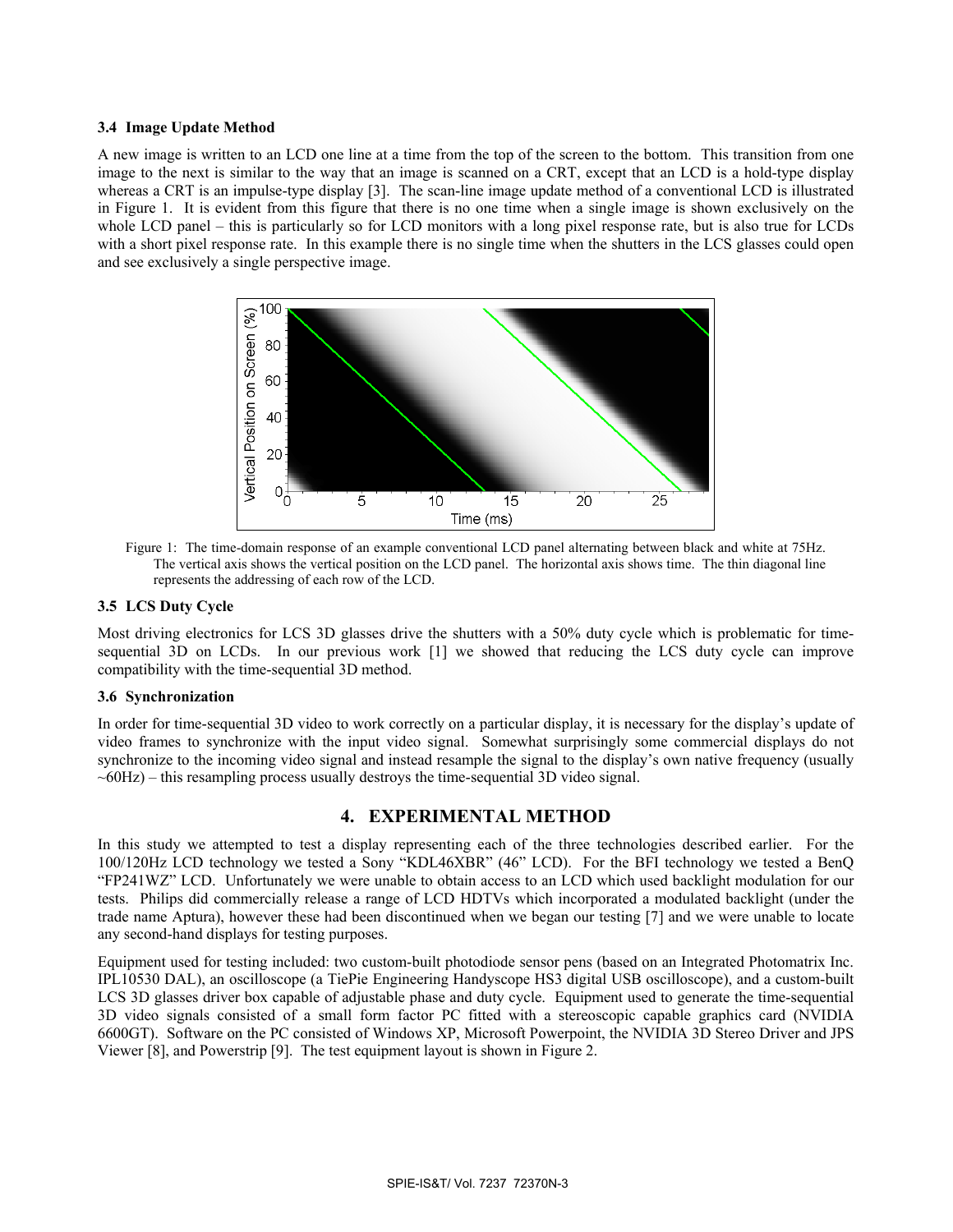

Figure 2: Schematic diagram of the experimental setup.

Test signals consisted of alternating sequences (at frame rate) of 'red and black', 'blue and black', 'green and black', or 'white and black' (i.e., in the case of 'red and black', one frame of red, followed by one frame of black, and repeat). Each display was tested to establish: (a) whether the output frame rate of the display synchronized with the incoming video signal, (b) whether there was electronic crosstalk between alternate frames, (c) the maximum frequency at which the display would work in stereo, and (d) the time-domain response of the display (to establish pixel response rate, etc). Only the VGA input of the displays was used - the DVI-D and HDMI input connections were not tested because a method of extracting the vertical sync signal from these interface cables was not available.

A custom written Matlab program was used to simulate and characterize 3D compatibility and calculate the crosstalk present on each display. This program was an improved version of the program previously used to simulate the operation and crosstalk performance of Plasma displays [2].

# **5. RESULTS**

The test and simulation results for the tested LCD technologies (BFI and 120Hz refresh) are detailed below.

# **5.1 Black Frame Insertion**

The first thing that should be noted about the particular BFI LCD display that we tested is that it did not synchronize to the incoming video signal. This is a requirement for correct time-sequential 3D operation so this particular display would not be able to be used for time-sequential 3D regardless of its other properties. In order to establish whether BFI had any advantages or disadvantages for time-sequential 3D, the monitor was simulated as if it did synchronize. The time-domain response of the BFI LCD is shown in Figure 3. The (BFI) black frames inserted by the display are indicated by the text labels. With this particular monitor the amount of BFI (or more correctly the duty cycle of the black frames) could be adjusted, from its maximum shown in Figure 3 to a minimum of zero (off). The more BFI that was selected, the dimmer the display became.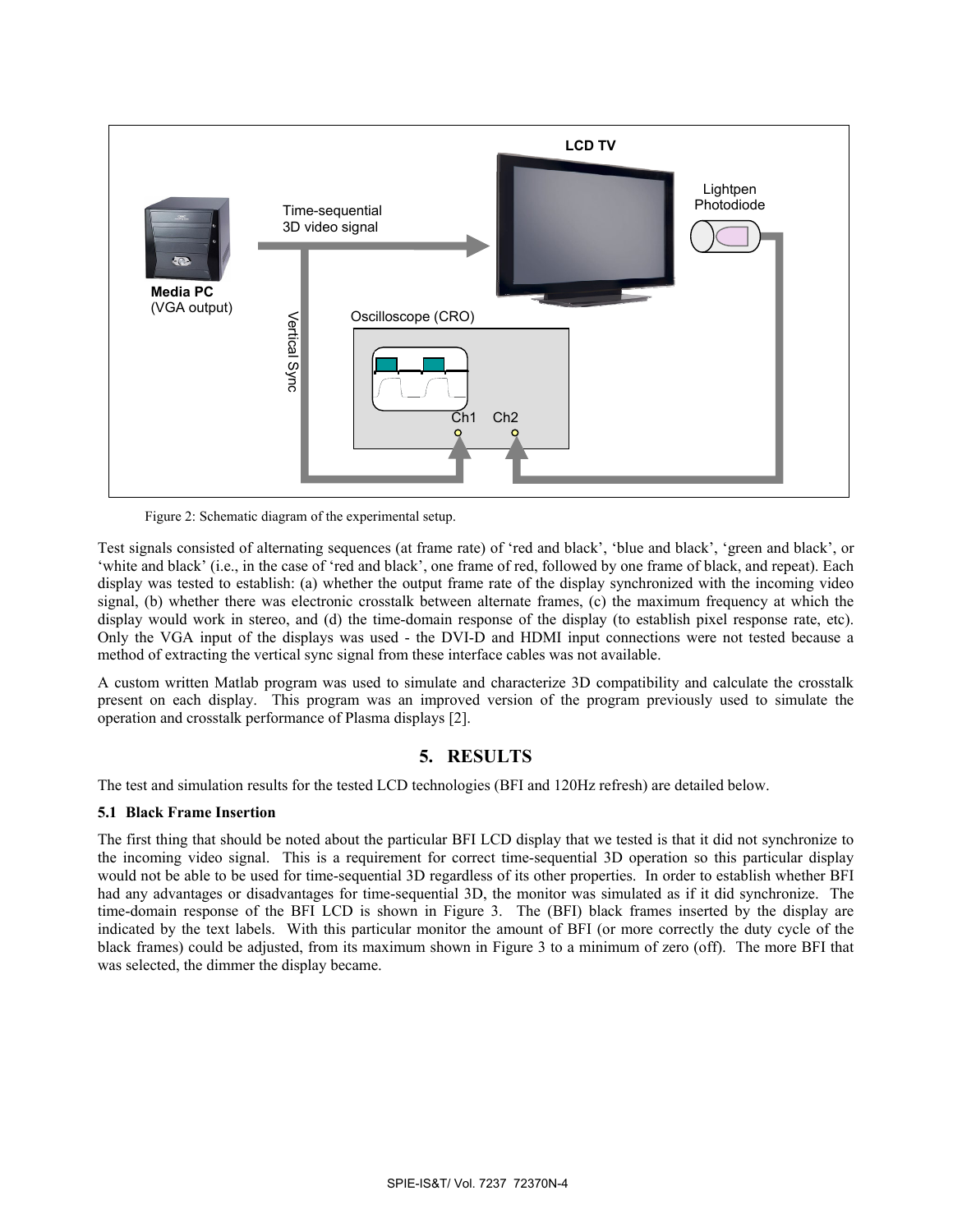

Figure 3: The time-domain response of the example BFI LCD operating at 60Hz. The vertical axis shows normalized light intensity. The solid red trace shows the display being driven with an alternating sequence of black and white input frames. The second dotted trace is the first trace delayed by one frame to show the existence of the (BFI) black frames inserted by the display.

Due to the scan-like image update method of LCDs a more useful way of representing the spatio-temporal output of the LCD is shown in Figure 4. With this particular figure it is easy to see the combination of the sequence of left and right perspective images, the introduction of the inserted black frames (BFI), and the scan-like image update method. It should be noted at this point that due to a technical oversight, the exact image update method of this BFI display was not measured; however we believe this figure to be a reasonable estimate of its operation with this display. It can be seen that the black "BFI" bands do a good job of separating sequential frames, however the presence of the scan-like image update method complicates matters for time-sequential 3D.



Figure 4: The spatial- and time-domain response of the example BFI LCD operating at 60Hz. The vertical axis shows the vertical position on the screen and the horizontal axis time. The LEFT and RIGHT labels and tinting represent a sequence of left and right perspective images shown sequentially.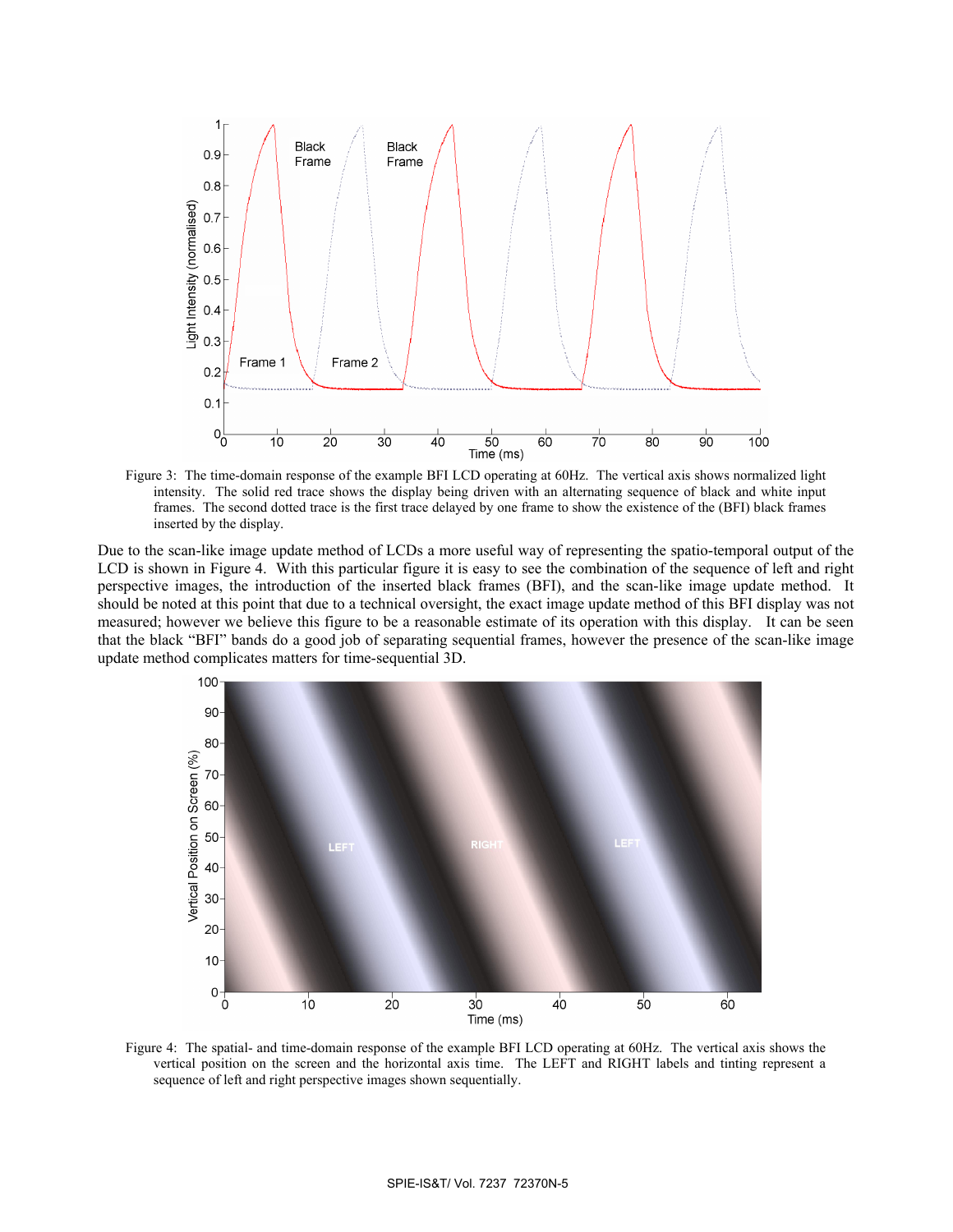Figure 5 illustrates this complication by showing the spatio-temporal output of the display when viewed through LCS 3D glasses. It can be seen that at the beginning of the shutter open period (for viewing the left perspective image) the right perspective image is still visible at the bottom of the screen, and at the end of the shutter open period the right perspective image is starting to be visible at the top of the screen. This will cause ghosting to be visible at the top and bottom of the screen.



Figure 5: The spatial- and time-domain response of the example BFI LCD operating at 60Hz being viewed through LCS 3D glasses operating at 50% duty cycle. The LEFT and RIGHT labels represent the visibility of left and right perspective images.

Figure 6 shows a calculation of the amount of ghosting that would be visible on the screen when a time-sequential 3D image was viewed through LCS 3D glasses. The two traces on the graph show the amount of ghosting visible on the screen for the two different conditions of BFI on (at maximum) and BFI off – the same display was used for both conditions. With the 'BFI off' case, it can be seen that there is a ghosting minimum at the middle of the screen and



Figure 6: Ghosting simulation results for the BFI LCD monitor with BFI turned on and off. The vertical axis is the vertical position on the screen and the horizontal axis is the calculated amount of ghosting.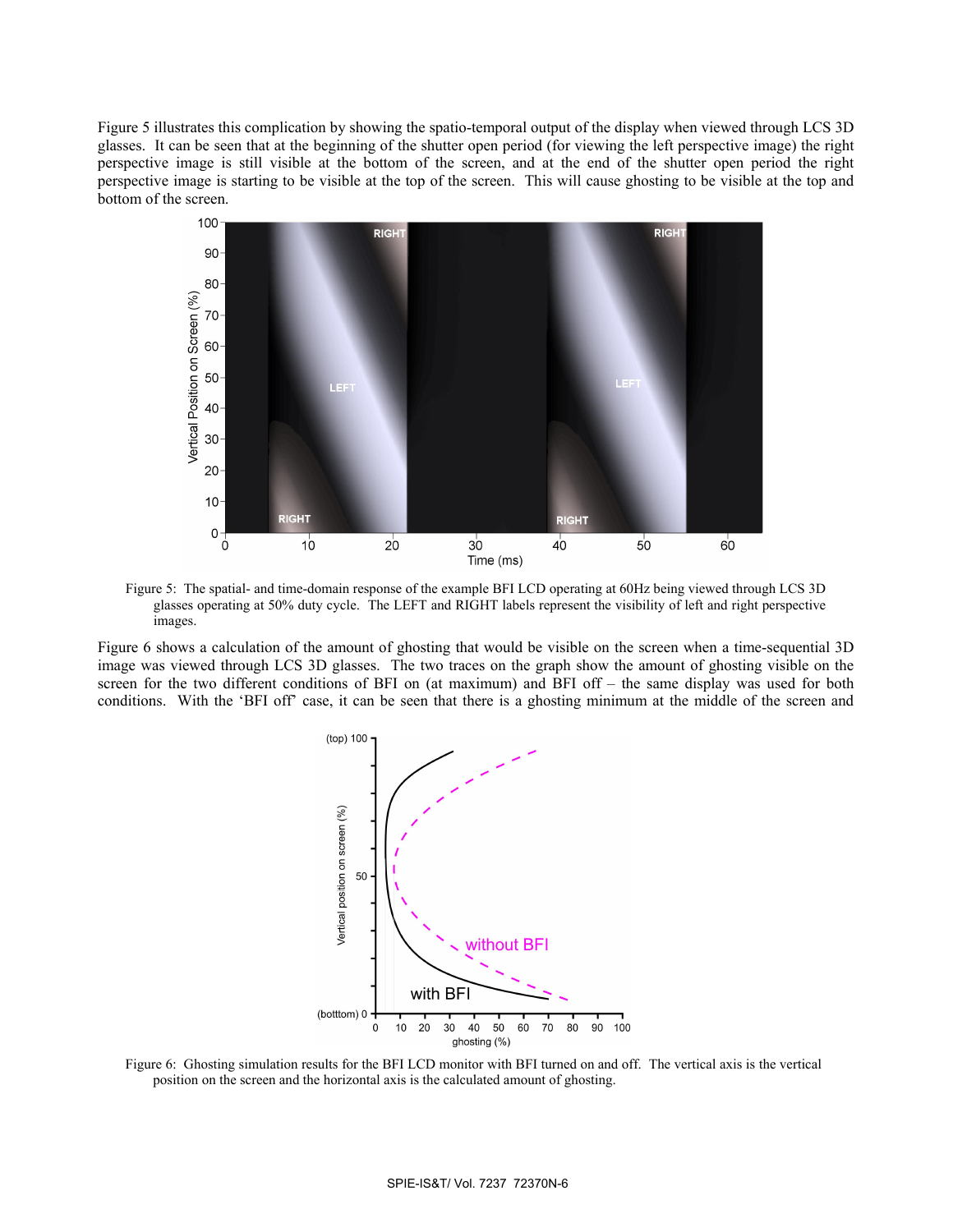ghosting gets worse at the top and bottom of the screen. This is consistent with our previous work [1]. With the 'BFI on' case it can be seen that the ghosting minimum is lower than the previous case and also wider meaning that there would be less ghosting visible across more of the display. However, ghosting does still increase at the top and bottom of the display. Unfortunately it was not possible to visually validate these simulation results due to the fact that the tested monitor did not synchronize to the incoming video signal.

One other thing worth commenting on with this particular display is that the maximum frame rate video signal it was able to accept is 60Hz - it is not capable of accepting a 120 or 100Hz signal. A frame rate of 100 or 120Hz is usually considered necessary for flicker-free time-sequential viewing.

### **5.2 120Hz Refresh**

The first thing that should be noted about the tested 120Hz LCD is that it is not possible to input a raw 100Hz or 120Hz video signal – it is only capable of receiving a signal up to 60Hz vertical frequency. For the display's 120Hz modes, internal electronics in the display interpolate extra intermediate frames between the original 60Hz frames. As discussed earlier, this is designed to reduce the presence of image smear (also known as motion blur). Unfortunately this interpolation (or frequency doubling) process is not compatible with a time-sequential 3D video signal. Additionally with this display the 120Hz mode did not activate when using the VGA input.

The time domain response of the tested 120Hz LCD is shown in Figure 7. The drive signal in this case is a 60Hz video signal alternating between white and black frames. The solid blue trace shows the actual light output of the display. It can be seen that the dotted red trace (which represents the upper envelope of the first trace) alternates between two states (black and white) at 60Hz as expected. The additional regular dips (approximately every 6.3ms) in the blue solid trace are unsynchronized with the input video signal. The dips might be an attempt to improve motion reproduction, but since they are unsynchronized with the video rate they would not have a repeatable effect on time-sequential 3D display. The ghosting results of this monitor (operating at 60Hz) would therefore be very similar to the "without BFI" curve of Figure 6.

The spatio-temporal graphs have not been produced for this display since it could not be driven directly in 120Hz, and the 60Hz results would have been very similar to the results previously published [1].



Figure 7: The time-domain response of the example 120Hz LCD operating at 60Hz. The display was being driven with an alternating sequence of black and white input frames. The blue solid trace shows the actual light output of the display. The red dotted trace indicates the upper envelope of the first trace.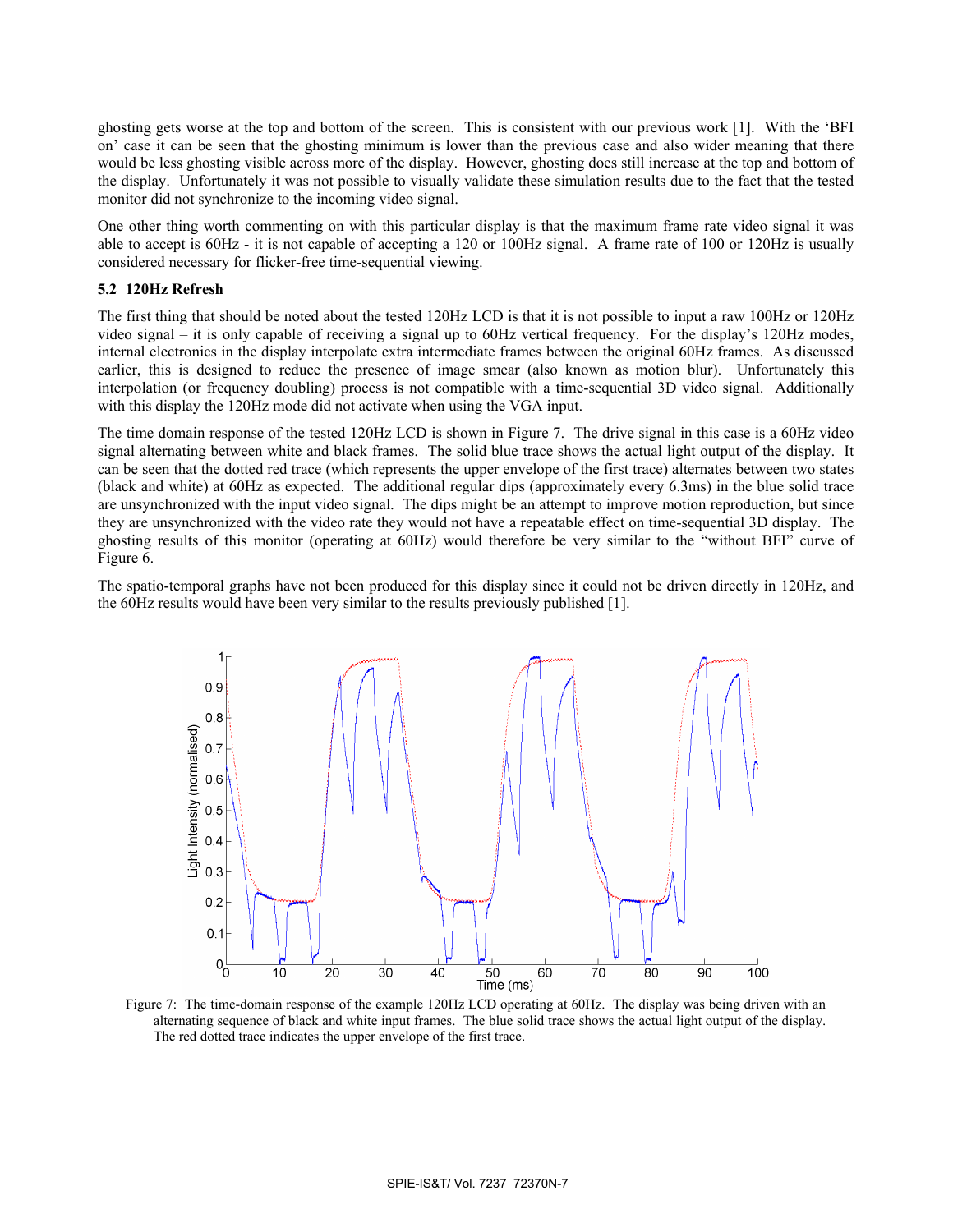### **5.3 Modulated Backlight**

As indicated earlier, we were unable to obtain a modulated backlight LCD for testing during this project. Readers who are interested in considering this topic further are referred to Liou, et al [6].

# **6. DISCUSSION**

Table 1 provides a tabular summary of the three technologies discussed in this paper and the compatibility or incompatibility of the various display properties as embodied in commercially released displays. The main problem of all of these displays is their inability to accept a true 120Hz video input signal. This is determined by the video input electronics and the bandwidth of the input video interface. Even if the 'maximum input video rate' problem was overcome, the scan-like image update method of most displays would still likely cause some problems for timesequential 3D compatibility, although this seems to be less of an issue for BFI and modulated backlight displays. The details for the modulated backlight column in the table are extrapolated from product specifications and technical papers  $[3][4][5][6]$ .

|                              | <b>Black Frame Insertion</b>                                                                                            | 120Hz Refresh                                                                                   | Modulated Backlight                                                                                                           |
|------------------------------|-------------------------------------------------------------------------------------------------------------------------|-------------------------------------------------------------------------------------------------|-------------------------------------------------------------------------------------------------------------------------------|
| Native Polarization          | easily overcome<br>$\bf o$                                                                                              | easily overcome<br>$\mathbf 0$                                                                  | <b>O</b> easily overcome                                                                                                      |
| Maximum Input Video Rate     | 60Hz only<br>×                                                                                                          | 60Hz only<br>$\boldsymbol{\times}$                                                              | 60Hz only<br>$\mathsf{x}$                                                                                                     |
| Maximum Display Refresh Rate | 60Hz only<br>$\mathsf{x}$                                                                                               | 120Hz<br>✔                                                                                      | 60Hz only<br>$\mathsf{x}$                                                                                                     |
| Pixel Response Time          | ✓<br>short                                                                                                              | short<br>✔                                                                                      | short<br>v                                                                                                                    |
| Synchronization              | <b>O</b> the particular display<br>we tested didn't<br>synchronize but this<br>could be overcome<br>with other displays | $\checkmark$                                                                                    | probably OK<br>✔                                                                                                              |
| Image Update Method          | x the 'scan-like' image<br>update method causes<br>time-sequential 3D<br>compatibility problems                         | x the 'scan-like' image<br>update method causes<br>time-sequential 3D<br>compatibility problems | x the 'scan-like' image<br>update method will<br>probably cause some<br>problems with time-<br>sequential 3D<br>compatibility |
| LCS Duty Cycle               | <b>O</b> reducing the duty<br>cycle would be beneficial                                                                 | <b>O</b> reducing the duty<br>cycle would probably be<br>beneficial                             | <b>O</b> reducing the duty<br>cycle would probably be<br>beneficial                                                           |

Table 1: A summary of the important LCD and LCS properties and compatibility or incompatibility for each of the three display technologies discussed in this paper.

Key:  $\checkmark$  = this particular property does not cause any problems with time-sequential 3D compatibility for this display type.  $x =$  this particular property is a problem for time-sequential 3D for this display.

**O** = this particular property may cause a slight problem with time-sequential 3D compatibility but it is easily overcome.

# **7. CONCLUSION**

Unfortunately our investigations indicate that unless a commercially released LCD TV specifically designates 3D compatibility, it is highly unlikely to be capable of producing flicker-free low-ghost stereoscopic images using the timesequential 3D method. Furthermore regular 120Hz LCD TVs (without a 'Stereoscopic 3D Compatible' designation) are unlikely to provide improved time-sequential 3D compatibility compared to regular LCD monitors - despite the enticing similarity to the "120Hz 3D" title. The results of the project show that black frame insertion does provide some improvement of 3D compatibility of LCDs but not to a sufficient level to produce flicker-free ghost-free 3D results.

It should be noted that while this manuscript was being finalized, but after the research work was completed, Viewsonic and Samsung each released 22" LCD monitors which are capable of being used for time-sequential 3D viewing in concert with the NVIDIA GeForce 3D Vision LCS glasses [10]. At this point it is not clear what technologies they have